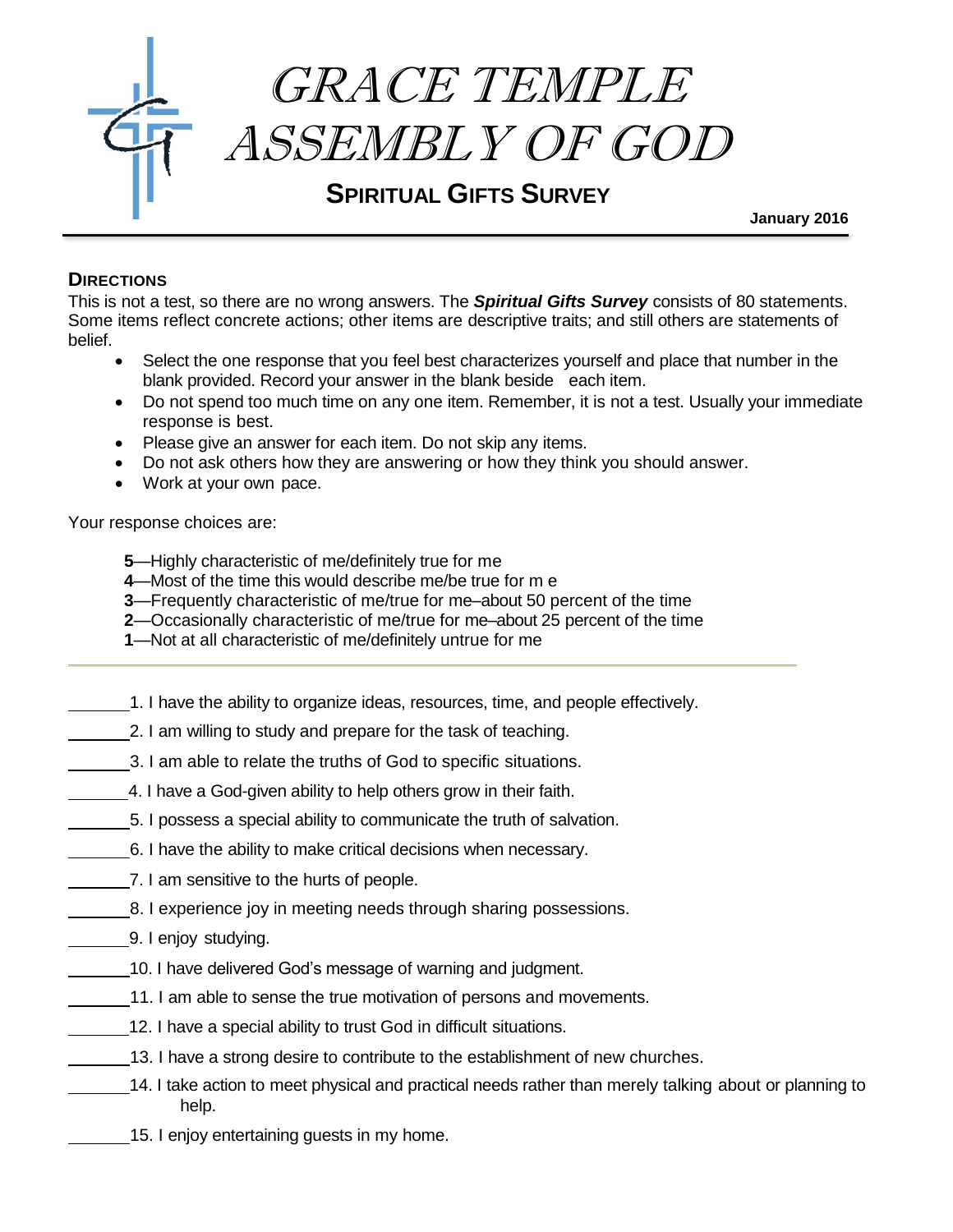- 16. I can adapt my guidance to fit the maturity of those working with me.
- 17. I can delegate and assign meaningful work.
- 18. I have an ability and desire to teach.
- 19. I am usually able to analyze a situation correctly.
- 20. I have a natural tendency to encourage others.
- 21. I am willing to take the initiative in helping other Christians grow in their faith.
- 22. I have an acute awareness of the emotions of other people, such as loneliness, pain, fear, and anger.
- 23. I am a cheerful giver.
- 24. I spend time digging into facts.
- 25. I feel that I have a message from God to deliver to others.
	- 26. I can recognize when a person is genuine/honest.
- 27. I am a person of vision (a clear mental portrait of a preferable future given by God). I am able to communicate vision in such a way that others commit to making the vision a reality.
- 28. I am willing to yield to God's will rather than question and waver.
- 29. I would like to be more active in getting the gospel to people in other lands.
- 30. It makes me happy to do things for people in need.
- 1. I am successful in getting a group to do its work joyfully.
- 32. I am able to make strangers feel at ease.
- 33. I have the ability to plan learning approaches.
- 34. I can identify those who need encouragement.
- 35. I have trained Christians to be more obedient disciples of Christ.
- 36. I am willing to do whatever it takes to see others come to Christ.
- 37. I am attracted to people who are hurting.
- 38. I am a generous giver.
- 39. I am able to discover new truths.
- 40. I have spiritual insights from Scripture concerning issues and people that compel me to speak out.
- 41. I can sense when a person is acting in accord with God's will.
- 42. I can trust in God even when things look dark.
- 13. I can determine where God wants a group to go and help it get there.
- 44. I have a strong desire to take the gospel to places where it has never been heard.
- 45. I enjoy reaching out to new people in my church and community.
- 46. I am sensitive to the needs of people.
	- 47. I have been able to make effective and efficient plans for accomplishing the goals of a group.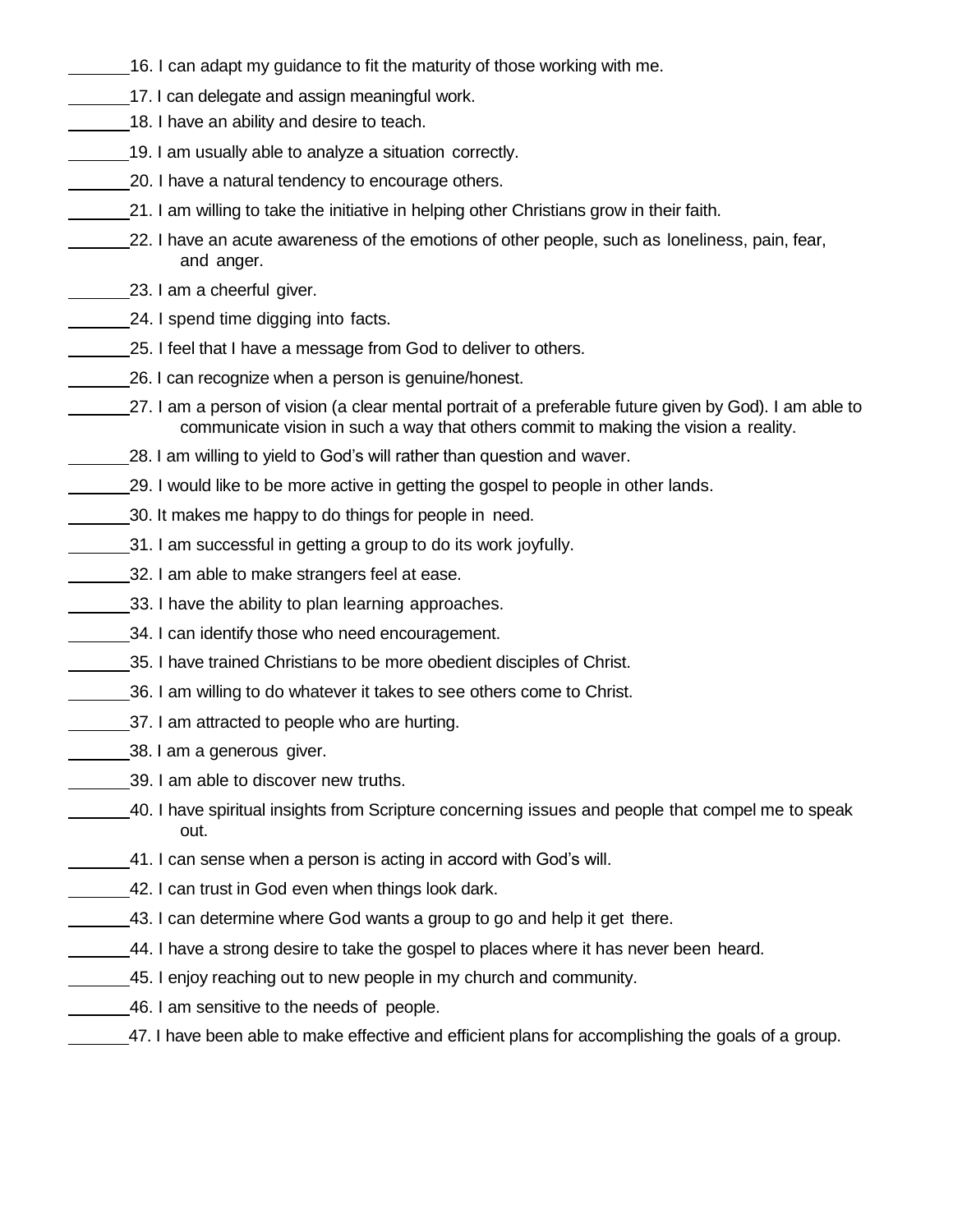- 48. I often am consulted when fellow Christians are struggling to make difficult decisions.
- 49. I think about how I can comfort and encourage others in my congregation.
- 50. I am able to give spiritual direction to others.
	- 51. I am able to present the gospel to lost persons in such a way that they accept the Lord and His salvation.
- 52. I possess an unusual capacity to understand the feelings of those in distress.
	- 53. I have a strong sense of stewardship based on the recognition that God owns all things.
	- 54. I have delivered to other person's messages that I feel that have come directly from God.
- 55. I can sense when a person is acting under God's leadership.
- 56. I try to be in God's will continually and be available for His use.
- 57. I feel that I should take the gospel to people who have different beliefs from me.
- 58. I have an acute awareness of the physical needs of others.
- 59. I am skilled in setting forth positive and precise steps of action.
- 60. I like to meet visitors at church and make them feel welcome.
- 61. I explain Scripture in such a way that others understand it.
- 62. I can usually see spiritual solutions to problems.
- 63. I welcome opportunities to help people who need comfort, consolation, encouragement, and counseling.
- 64. I feel at ease in sharing Christ with nonbelievers.
	- 65. I can influence others to perform to their highest God-given potential.
- 66. I recognize the signs of stress and distress in others.
- 67. I desire to give generously and unpretentiously to worthwhile projects and ministries.
- 68. I can organize facts into meaningful relationships.
- 69. God gives me messages to deliver to His people.
- 70. I am able to sense whether people are being honest when they tell of their religious experiences.
- 71. I enjoy presenting the gospel to persons of other cultures and backgrounds.
- 72. I enjoy doing little things that help people.
- 73. I can give a clear, uncomplicated presentation.
	- 74. I have been able to apply biblical truth to the specific needs of my church.
	- 75. God has used me to encourage others to live Christ like lives.
	- 76. I have sensed the need to help other people become more effective in their ministries.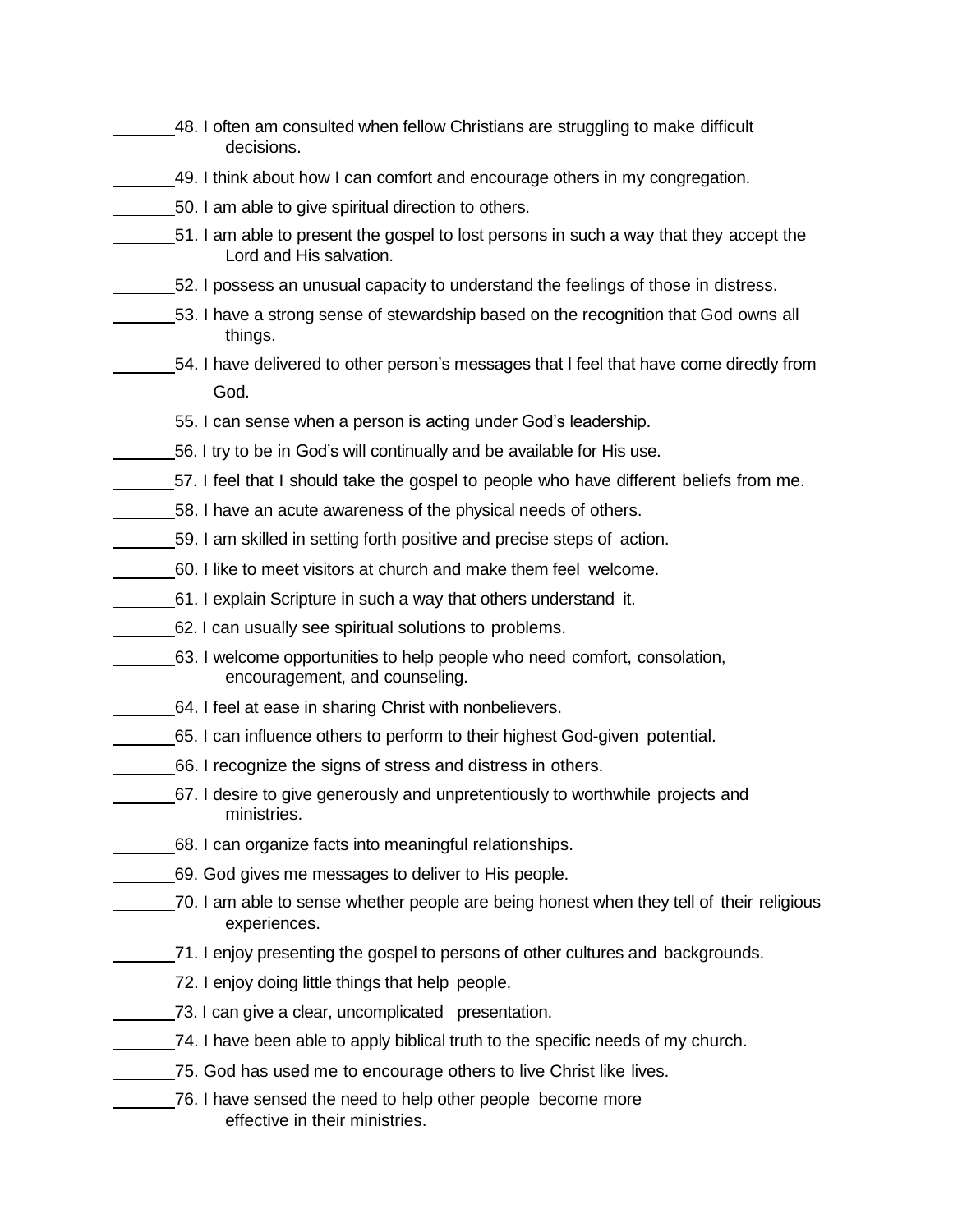- 77. I like to talk about Jesus to those who do not know Him.
- T8. I have the ability to make strangers feel comfortable in my home.
- 79. I have a wide range of study resources and know how to secure information.
- 80. I feel assured that a situation will change for the glory of God even when the situation seems impossible.

## **SCORING YOUR SURVEY**

Follow these directions to figure your score for each spiritual gift.

- 1. Place in each box your numerical response (1-5) to the item number which is indicated below the box.
- 2. For each gift, add the numbers in the boxes and put the total in the TOTAL box.

| <b>LEADERSHIP</b>     |                             | $\ddot{}$  |                    | $\ddot{}$ |                    | $\ddot{}$  |                    | $\ddot{}$  | $=$      |              |
|-----------------------|-----------------------------|------------|--------------------|-----------|--------------------|------------|--------------------|------------|----------|--------------|
|                       | Item <sub>6</sub>           |            | Item16             |           | Item27             |            | Item43             |            | Item65   | <b>TOTAL</b> |
| <b>ADMINISTRATION</b> |                             | $\ddot{}$  |                    | $\ddot{}$ |                    | $+$        |                    | $\ddot{}$  | $=$      |              |
|                       | Item 1                      |            | Item <sub>17</sub> |           | Item31             |            | Item47             |            | Item59   | <b>TOTAL</b> |
| <b>TEACHING</b>       |                             | $\ddagger$ |                    | $\ddot{}$ |                    | $\ddot{}$  |                    | $\ddot{}$  | $=$      |              |
|                       | Item <sub>2</sub>           |            | Item <sub>18</sub> |           | Item33             |            | Item61             |            | Item73   | <b>TOTAL</b> |
| <b>KNOWLEDGE</b>      |                             | $\ddagger$ |                    | $\ddot{}$ |                    | $\ddot{}$  |                    | $\ddagger$ | $=$      |              |
|                       | Item <sub>9</sub>           |            | Item24             |           | Item39             |            | Item68             |            | Item79   | <b>TOTAL</b> |
| <b>WISDOM</b>         |                             | $\ddot{}$  |                    | $\ddot{}$ |                    | $\ddot{}$  |                    | $\ddot{}$  | $=$      |              |
|                       | Item <sub>3</sub>           |            | Item19             |           | Item48             |            | Item62             |            | Item74   | <b>TOTAL</b> |
| <b>PROPHECY</b>       |                             | $\ddot{+}$ |                    | $\ddot{}$ |                    | $\ddot{}$  |                    | $\ddot{}$  | $=$      |              |
|                       | Item10                      |            | Item25             |           | Item40             |            | Item <sub>54</sub> |            | Item69   | <b>TOTAL</b> |
| <b>DISCERNMENT</b>    |                             | $+$        |                    | $\ddot{}$ |                    | $+$        |                    | $+$        | $=$      |              |
|                       | $\overline{\text{Item}}$ 11 |            | Item26             |           | Item41             |            | Item55             |            | Item70   | <b>TOTAL</b> |
| <b>EXHORTATION</b>    |                             | $\ddot{}$  |                    | $\ddot{}$ |                    | $\ddot{}$  |                    | $\ddot{}$  | $=$      |              |
|                       | Item20                      |            | Item34             |           | Item49             |            | Item63             |            | Item75   | <b>TOTAL</b> |
| <b>SHEPHERDING</b>    |                             | $\ddot{+}$ |                    | $\ddot{}$ |                    | $\ddot{+}$ |                    | $+$        | $=$      |              |
|                       | ltem 4                      |            | Item21             |           | Item35             |            | Item50             |            | Item76   | <b>TOTAL</b> |
| <b>FAITH</b>          |                             | $\ddot{}$  |                    | $\ddot{}$ |                    | $\ddot{}$  |                    | $\ddagger$ | $=$      |              |
|                       | Item12                      |            | Item28             |           | Item 42            |            | Item56             |            | Item80   | <b>TOTAL</b> |
| <b>EVANGELISM</b>     |                             | $\ddot{}$  |                    | $\ddot{}$ |                    | $\ddot{}$  |                    | $\ddot{}$  | $=$      |              |
|                       | Item <sub>5</sub>           |            | Item36             |           | Item <sub>51</sub> |            | Item64             |            | Item77   | <b>TOTAL</b> |
| <b>APOSTLESHIP</b>    |                             | $\ddot{}$  |                    | $\ddot{}$ |                    | $\ddot{}$  |                    | $\ddot{}$  | $=$      |              |
|                       | Item13                      |            | Item29             |           | Item44             |            | Item57             |            | Item71   | <b>TOTAL</b> |
| <b>SERVICE/HELPS</b>  |                             | $\ddot{}$  |                    | $\ddot{}$ |                    | $\ddot{}$  |                    | $+$        | $\equiv$ |              |
|                       | Item14                      |            | Item30             |           | Item46             |            | Item <sub>58</sub> |            | Item72   | <b>TOTAL</b> |
| <b>MERCY</b>          |                             | $\ddot{}$  |                    | $\ddot{}$ |                    | $\ddot{}$  |                    | $\ddot{}$  | $\equiv$ |              |
|                       | Item <sub>7</sub>           |            | Item22             |           | Item37             |            | Item <sub>52</sub> |            | Item66   | <b>TOTAL</b> |
| <b>GIVING</b>         |                             | $\ddot{}$  |                    | $\ddot{}$ |                    | $+$        |                    | $\ddot{}$  | $=$      |              |
|                       | Item <sub>8</sub>           |            | Item23             |           | Item38             |            | Item <sub>53</sub> |            | Item67   | <b>TOTAL</b> |
| <b>HOSPITALITY</b>    |                             | $\ddot{}$  |                    | $\ddot{}$ |                    | $+$        |                    | $\ddot{}$  | $\equiv$ |              |
|                       | Item15                      |            | Item32             |           | Item45             |            | Item60             |            | Item78   | <b>TOTAL</b> |